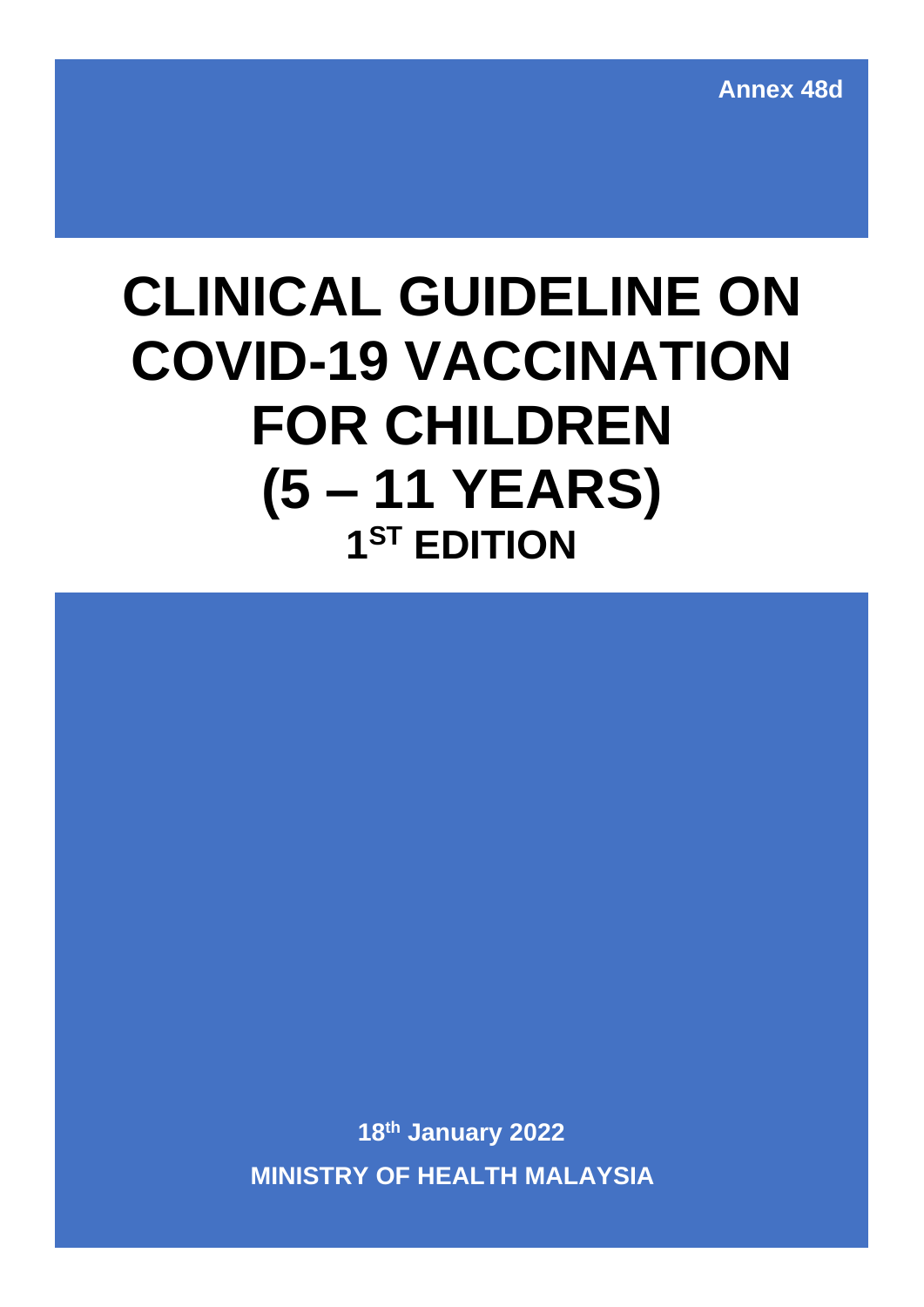# **List of Contributors**

| Dr Sabeera Begum binti Kader Ibrahim                                                                                                               | Dato' Dr Rus Anida binti Awang                                                                                                                         |
|----------------------------------------------------------------------------------------------------------------------------------------------------|--------------------------------------------------------------------------------------------------------------------------------------------------------|
| Senior Consultant Paediatric Dermatologist                                                                                                         | <b>Senior Consultant Paediatric Respiratory</b>                                                                                                        |
| Hospital Tunku Azizah (Hospital Wanita                                                                                                             | Medicine & Head of Pediatric Department                                                                                                                |
| dan Kanak-kanak Kuala Lumpur)                                                                                                                      | <b>Hospital Pulau Pinang</b>                                                                                                                           |
| Dr Jeyaseelan P. Nachiappan                                                                                                                        | Dr Fong Siew Moy                                                                                                                                       |
| <b>Senior Consultant Paediatric Infectious</b>                                                                                                     | <b>Consultant Paediatric Infectious Diseases</b>                                                                                                       |
| <b>Diseases</b>                                                                                                                                    | Hospital Wanita & Kanak-kanak Likas,                                                                                                                   |
| Hospital Raja Permaisuri Bainun, Ipoh                                                                                                              | Sabah                                                                                                                                                  |
| Dr Nik Khairulddin bin Nik Yusoff                                                                                                                  | Dr Thiyagar Nadarajaw                                                                                                                                  |
| <b>Consultant Paediatric Infectious Diseases</b>                                                                                                   | Senior Consultant Paediatrician &                                                                                                                      |
| Hospital Raja Perempuan Zainab II, Kota                                                                                                            | <b>Head of Pediatric Department</b>                                                                                                                    |
| <b>Bharu</b>                                                                                                                                       | Hospital Sultanah Bahiyah, Alor Setar                                                                                                                  |
| Dr Selva Kumar a/l Sivapunniam                                                                                                                     | Dr See Kwee Ching                                                                                                                                      |
| Senior Consultant Paediatric Nephrologist                                                                                                          | <b>Consultant Paediatrician and Neonatologist</b>                                                                                                      |
| & Head of Paediatric Department                                                                                                                    | & Head of Paediatric Department                                                                                                                        |
| <b>Hospital Selayang</b>                                                                                                                           | Hospital Sungai Buloh                                                                                                                                  |
| Dr Nazzlin Dizana binti Din<br>Consultant Paediatric Haematology &<br>Oncology<br>Hospital Sultanah Nur Zahirah, Kuala<br>Terengganu               | Dr Amelia binti Alias<br><b>Consultant Paediatric Cardiologist</b><br>Hospital Hospital Tunku Azizah (Hospital<br>Wanita dan Kanak-kanak Kuala Lumpur) |
| Dr David Ng Chun Ern<br><b>Consultant Paediatric Infectious Diseases</b><br>Hospital Tuanku Ja'afar, Seremban                                      | Assc. Prof Dr Wong Sau Wei<br>Senior Consultant Paediatric Neurologist<br>Hospital Canselor Tuanku Muhriz,<br>Universiti Kebangsaan Malaysia (HCTM)    |
| Dr Rozita binti Zakaria<br>Senior Consultant Family Medicine &<br><b>Head of Family Medicine Service</b><br>Klinik Kesihatan Presint 18, Putrajaya | Dr. Izan Hairani binti Ishak<br><b>Family Physician Specialist</b><br>Klinik Kesihatan Bukit Kuda, Klang                                               |
| Dr Suraya binti Amir Husin                                                                                                                         | Dr Jafanita binti Jamaludin                                                                                                                            |
| <b>Senior Principal Assistant Director</b>                                                                                                         | <b>Senior Principal Assistant Director</b>                                                                                                             |
| <b>Medical Care Quality Section</b>                                                                                                                | <b>O&amp;G Peadiatrics Services Unit</b>                                                                                                               |
| Medical Development Division, MOH                                                                                                                  | <b>Medical Development Division, MOH</b>                                                                                                               |
| Dr Azuana binti Ramli                                                                                                                              | Mrs Bibi Faridha binti Mohd Salleh                                                                                                                     |
| <b>Senior Principal Assistant Director</b>                                                                                                         | <b>Senior Principal Assistant Director</b>                                                                                                             |
| <b>Head of Pharmacovigilance Section</b>                                                                                                           | <b>Pharmaceutical Policy &amp; Strategic Planning</b>                                                                                                  |
| <b>National Pharmaceutical Regulatory</b>                                                                                                          | <b>Division</b>                                                                                                                                        |
| Agency (NPRA)                                                                                                                                      | <b>Pharmacy Service Program</b>                                                                                                                        |
| Mrs Jenny Thong Chen Ni<br><b>Senior Principal Assistant Director</b><br><b>National Pharmaceutical Regulatory</b><br>Agency (NPRA)                |                                                                                                                                                        |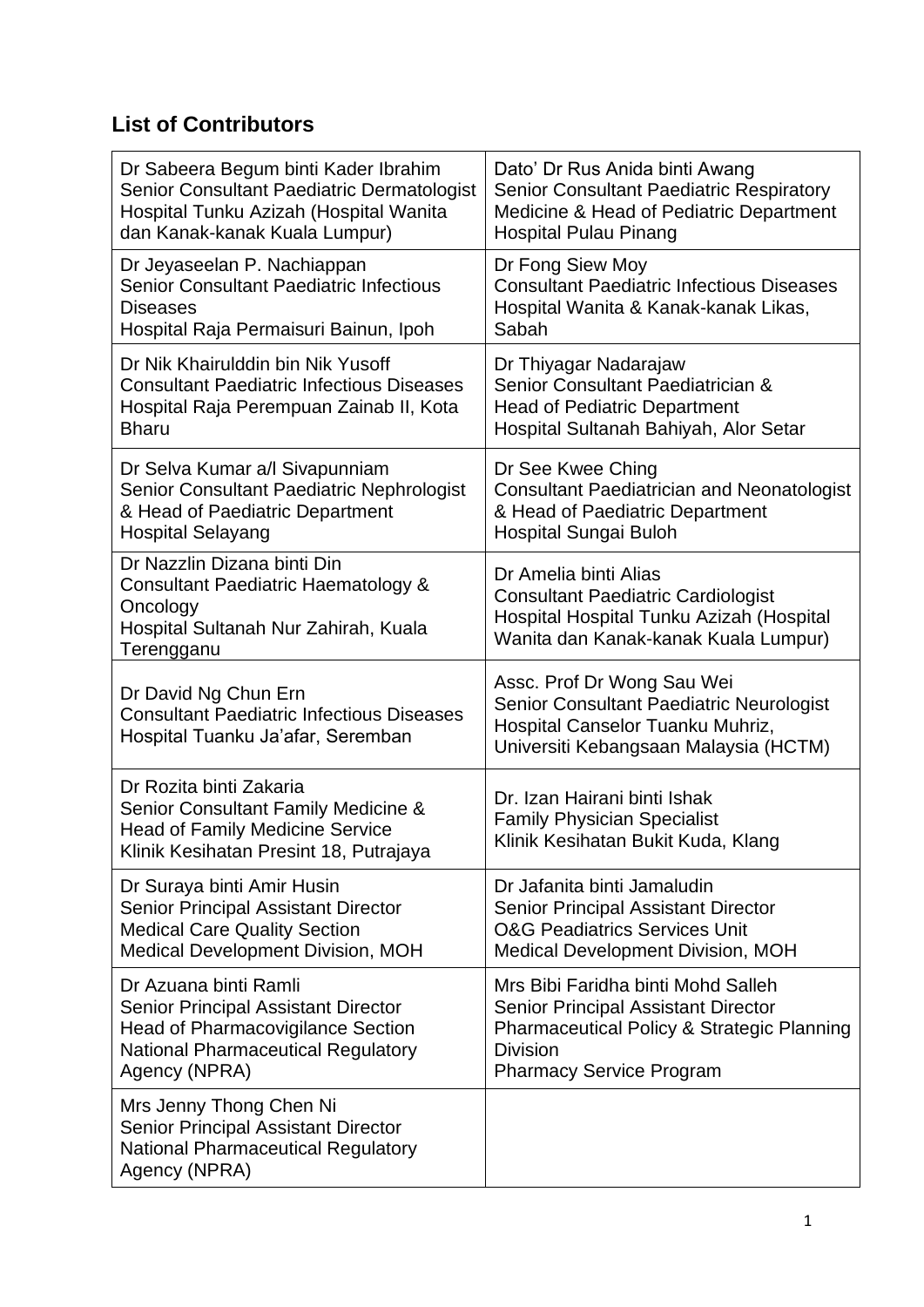# **Contents**

| 1.           |      |                                                                   |  |
|--------------|------|-------------------------------------------------------------------|--|
| 2.           |      |                                                                   |  |
| 3.           |      |                                                                   |  |
| $\mathbf{4}$ |      |                                                                   |  |
| 5.           |      |                                                                   |  |
| 6.           |      |                                                                   |  |
|              | 6.1. |                                                                   |  |
|              | 6.2. |                                                                   |  |
|              | 6.3  |                                                                   |  |
|              | 6.4  |                                                                   |  |
|              | 6.5  |                                                                   |  |
|              | 6.6  |                                                                   |  |
| $7_{-}$      |      |                                                                   |  |
| 8.           |      |                                                                   |  |
|              | 8.1  |                                                                   |  |
|              | 8.2  |                                                                   |  |
|              | 8.3  |                                                                   |  |
| 9.           |      |                                                                   |  |
|              |      | 10. MONITORING OF ADVERSE EVENTS FOLLOWING IMMUNISATION (AEFI) 11 |  |
|              |      |                                                                   |  |

## **Table**

[Table 1 Priority Groups for COVID-19 Vaccination in Children \(5 -11 years\).............](#page-4-1) 4 [Table 2 Formulation of Comirnaty ® Pfizer-BioNTech COVID-19 Vaccine](#page-10-2) .............. 10

## **Annex**

| Annex 1 Paediatric Haemato-Oncology Priority Groups for COVID-19 Vaccination 15 |  |
|---------------------------------------------------------------------------------|--|
| Annex 2 Body Mass Index Chart for Boys and Girls 2 to 20 Years  16              |  |
| Annex 3 Diagnosis and Management Algorithm for Myocarditis / Myopericarditis    |  |
| following COVID-19 Vaccination in Children and Adolescents 18                   |  |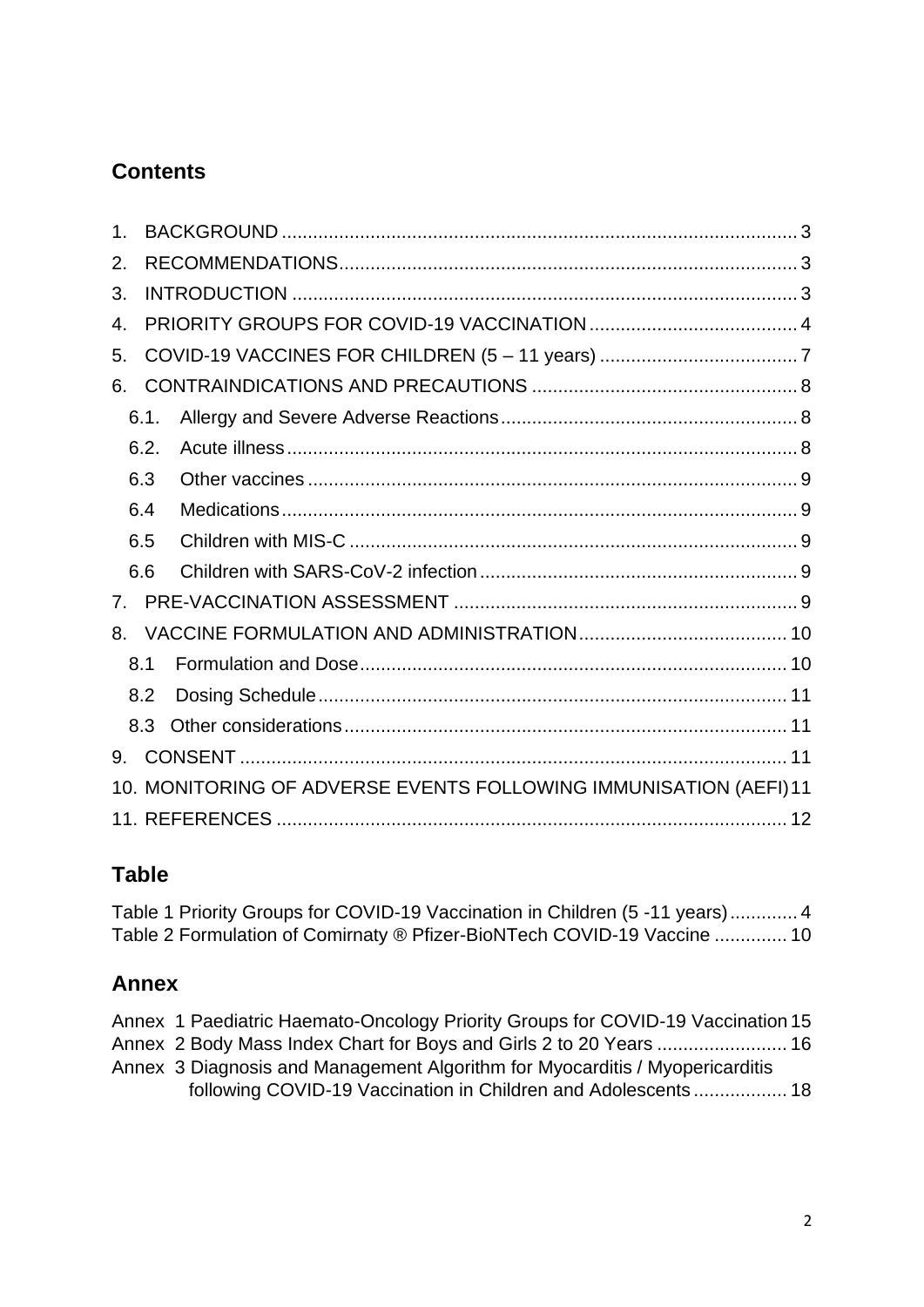## <span id="page-3-0"></span>**1. BACKGROUND**

This guideline is based on review of available published literature and international guidelines on COVID-19 vaccination in children age 5-11 years. At the time of writing, COVID-19 vaccine is not licensed for use in children below 5 years of age. Therefore, to protect these young children, vaccination of all eligible household members, caregivers, teachers and other close contacts should be promoted.

#### *DISCLAIMER*

*This statement is current as of 12th January 2022, and recommendations may change as more data become available. Please consult the treating clinicians before vaccination. For further update and information, please refer to the Guidelines for COVID-19 vaccination from MOH Malaysia.* 

## <span id="page-3-1"></span>**2. RECOMMENDATIONS**

- COVID-19 vaccination is recommended for all children aged 5-11 years.
- Children aged 5-11 years with underlying medical conditions are at an increased risk for severe illness and should be prioritised to receive COVID-19 vaccination.
- The Committee recommends Comirnaty® (Pfizer-BioNTech) vaccine paediatric formulation for COVID-19 vaccination of children 5-11 years. Two doses of the vaccine (10mcg per dose) should be given 8 weeks apart.

## <span id="page-3-2"></span>**3. INTRODUCTION**

Children with SARS-CoV-2 infection usually have no or mild, self-limiting symptoms. However, some children do progress to severe disease and a few have died.<sup>1-4</sup> Many have underlying chronic medical conditions that predispose them to severe illness and are more likely to develop complications arising from COVID-19. In Malaysia, a total of 278,383 cases of SAR-CoV-2 infection in children below 12 years were reported over a 6-month period from July to December 2021 with 63 deaths.<sup>5</sup>

In addition, children with recent COVID-19 are also at risk of developing a rare, but serious condition known as Multi System Inflammatory Syndrome in Children (MIS-C). The clinical presentations mimic those of Kawasaki Disease, Kawasaki Disease Shock Syndrome and Toxic Shock Syndrome. Clinical features include persistent fever, hypotension, gastrointestinal symptoms, rash, myocarditis, and laboratory findings associated with increased inflammation.<sup>6-7</sup> It is estimated to affect 1 in 3200 cases in the United States.<sup>8</sup> A large international study noted a higher incidence of  $0.5\%$  - 3.1% of all children with SARS-CoV-2 infection.<sup>9</sup> An ongoing retrospective multicentre study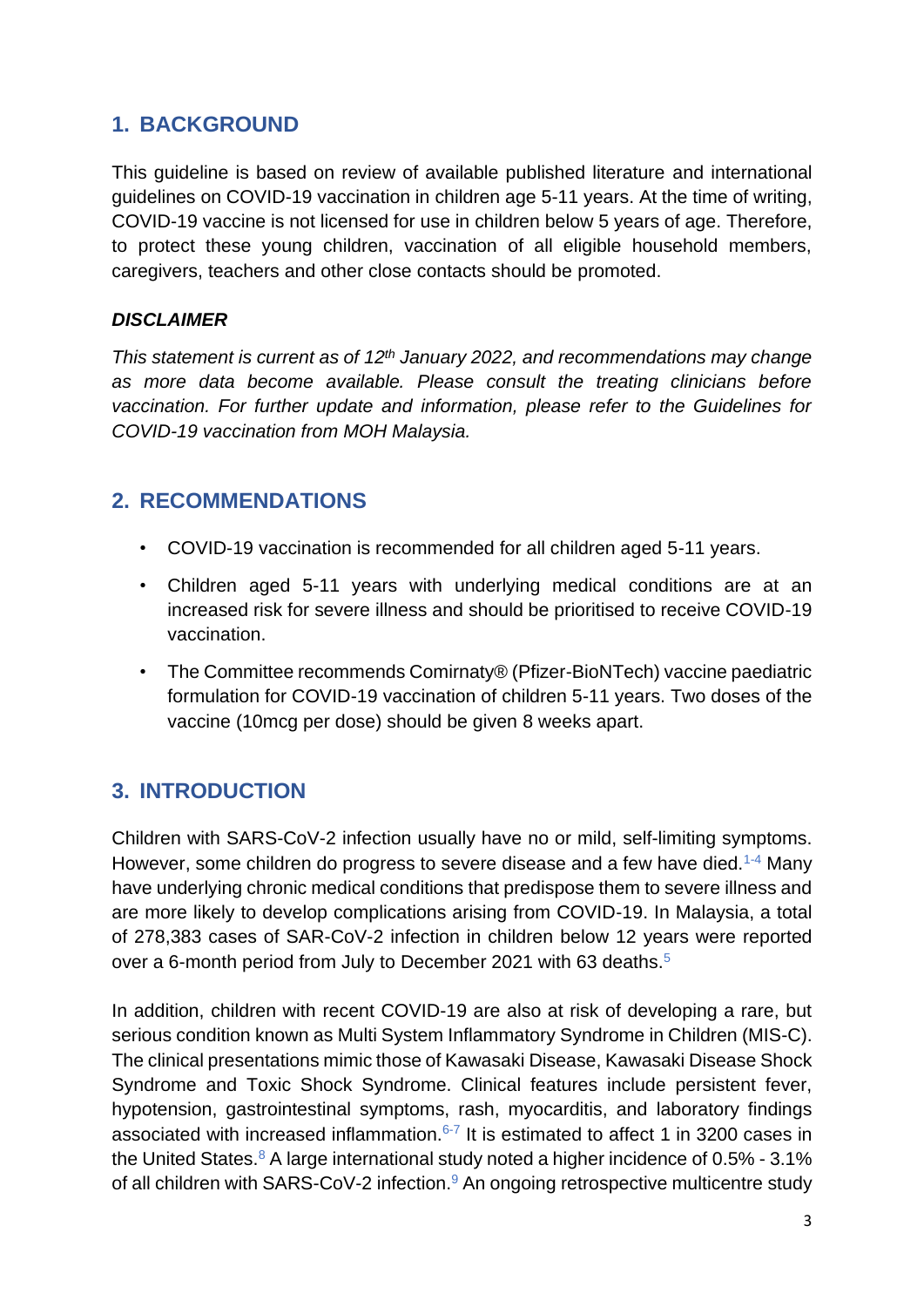involving 14 hospitals in Malaysia reported 174 cases of MIS-C admitted to the hospitals where 100 (56%) were children aged 5-11 years. Mortality rate was 4% (7 deaths). (unpublished data)

Children are also at risk of developing "Long COVID" (post-acute COVID-19 syndrome). Limited data in children, however, suggest the risk to be lower compared to adults.<sup>10</sup>

Children also suffer significantly from the indirect impact of COVID-19 pandemic. The pandemic has disrupted family and social life, interrupted schooling and education as well as adversely affecting the psychological and social development of the children.

# <span id="page-4-0"></span>**4. PRIORITY GROUPS FOR COVID-19 VACCINATION**

Although the data is still limited, children with certain underlying medical conditions are at a higher risk for severe COVID-19 including hospitalisation, ICU admission and death. Risk factors for severe COVID-19 reported in the literature include chronic respiratory diseases, cardiovascular diseases, hypertension, immunosuppression, diabetes mellitus, chronic kidney diseases, neurological conditions and obesity.<sup>11-19</sup> A recent large meta-analysis reported a near 9-fold increase in the odds of death due to COVID-19 in children with underlying chronic pulmonary disease, congenital heart disease, neurological disease and obesity compared to those with no risk conditions.<sup>20</sup> Hence, this group of children should be prioritised to receive COVID-19 vaccination. The list of underlying medical conditions with increased risk of severe COVID-19 is given in Table 1 below. The list is not exhaustive, and, clinical judgement should be applied on risk-benefit of vaccination on case to case basis.

| (Conditions listed here are in no order of priority)                                                                       |                          |                                          |
|----------------------------------------------------------------------------------------------------------------------------|--------------------------|------------------------------------------|
|                                                                                                                            | Immunocompromised due to | Bone marrow or stem cell transplant      |
| disease or treatment<br>(refer Annex 1 for optimal<br>timing for COVID-19<br>vaccination in haemato-<br>oncology patients) |                          | recipients.                              |
|                                                                                                                            |                          | Solid organ transplant recipients.       |
|                                                                                                                            |                          | Haematological malignancies.             |
|                                                                                                                            |                          | Cancer patients on active chemotherapy.  |
|                                                                                                                            |                          | Severe aplastic anaemia.                 |
|                                                                                                                            |                          | Autoimmune or autoinflammatory disorders |
|                                                                                                                            |                          | requiring long term immunosuppressive    |
|                                                                                                                            |                          | treatment.                               |

#### <span id="page-4-1"></span>**Table 1 Priority Groups for COVID-19 Vaccination in Children (5 -11 years)**

**Underlying medical conditions that increased the risk for severe COVID-19**

4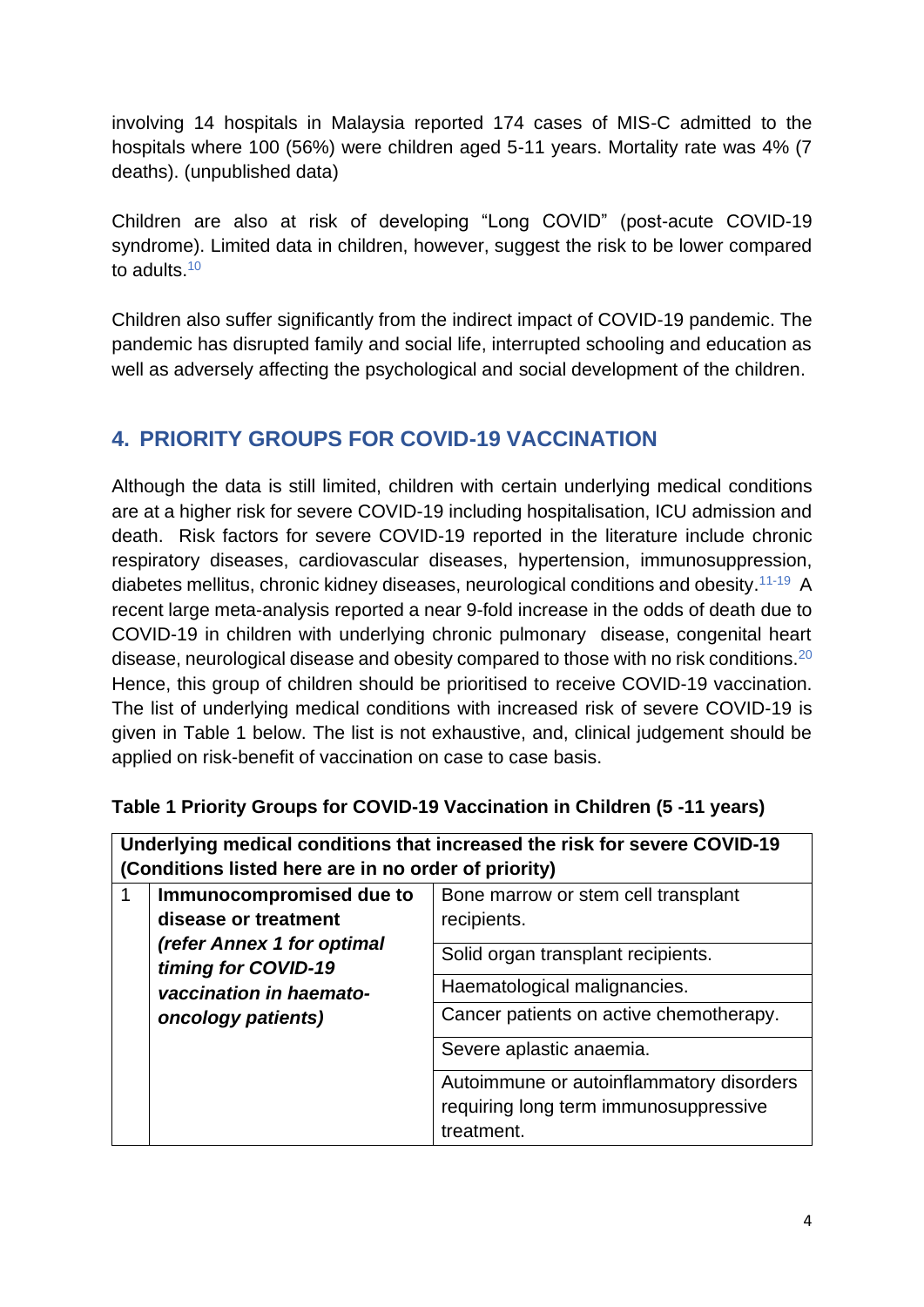|                |                                                            | Receiving systemic steroids for > 1 month<br>at a daily dose equivalent to prednisolone<br>20mg or more (for patient weighing < 10kg,<br>prednisolone dose of $>$ 2mg/kg/day for $\geq$ 14<br>days).                                                                                                                       |  |
|----------------|------------------------------------------------------------|----------------------------------------------------------------------------------------------------------------------------------------------------------------------------------------------------------------------------------------------------------------------------------------------------------------------------|--|
|                |                                                            | Receiving immunosuppressive or immune-<br>modulating biological therapy such as anti-<br>TNF, rituximab.                                                                                                                                                                                                                   |  |
| $\overline{2}$ | <b>HIV Infection</b>                                       | HIV infection at all stages.                                                                                                                                                                                                                                                                                               |  |
| 3              | Asplenia or dysfunction of the<br>spleen                   | Those who have undergone splenectomy<br>and those with conditions that may lead to<br>splenic dysfunction, such as thalassemia<br>major and coeliac syndrome.                                                                                                                                                              |  |
| $\overline{4}$ | <b>Chronic</b><br>heart disease<br>and<br>vascular disease | Congenital heart disease, cardiomyopathy,<br>individuals with arrhythmia, chronic<br>rheumatic heart disease with valve<br>involvement, pulmonary hypertension and<br>right heart failure, chronic heart failure,<br>individuals with aortic root dilatation.                                                              |  |
| 5              | <b>Chronic kidney disease</b>                              | Kidney transplantation, ESRD on<br>haemodialysis and CAPD, chronic kidney<br>disease stage 3 and 4. Glomerulonephritis<br>e.g. lupus nephritis.<br>Nephro-urological problems.                                                                                                                                             |  |
| 6              | <b>Chronic gastrointestinal/liver</b><br>disease           | Cirrhosis, biliary atresia.<br>Inflammatory bowel disease, malabsorption<br>syndrome.                                                                                                                                                                                                                                      |  |
| $\overline{7}$ | <b>Chronic neurological disease</b>                        | Cerebral palsy, chronic neuromuscular<br>disease, epilepsy, learning disabilities,<br>autism spectrum disorder, chronic<br>demyelinating disease, hereditary and<br>degenerative disease of the nervous<br>system or muscles, stroke; or neurological<br>disability requiring assistance in activities of<br>daily living. |  |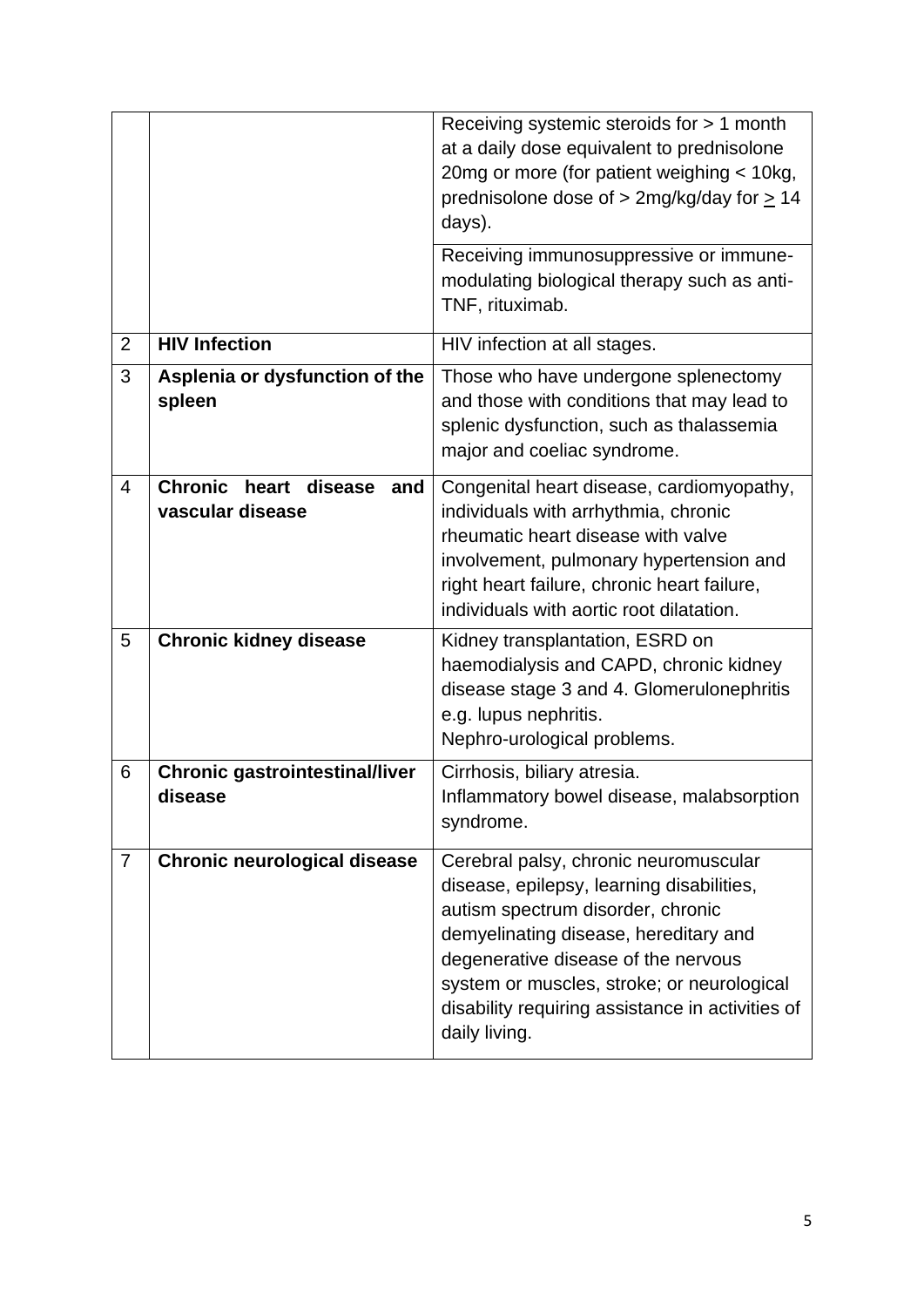| 8  | <b>Chronic respiratory disease</b>       | Chronic lung disease (e.g. BPD survivors,<br>bronchiectasis, bronchiolitis obliterans,<br>chronic aspiration pneumonia, cystic<br>fibrosis and primary ciliary dyskinesia).<br>Chronic restrictive lung disease (e.g.<br>neuromuscular disorders, syndromic with<br>hypotonia, skeletal disorders, metabolic<br>disorders like mucopolysaccharidosis).<br>Chronic upper and lower airway obstruction<br>(e.g. severe OSAS, malacic, stenosis,<br>asthma).<br>Hypoventilation syndrome (e.g CCHS). |  |
|----|------------------------------------------|---------------------------------------------------------------------------------------------------------------------------------------------------------------------------------------------------------------------------------------------------------------------------------------------------------------------------------------------------------------------------------------------------------------------------------------------------------------------------------------------------|--|
| 9  | <b>Chronic endocrine disease</b>         | Diabetes mellitus type 1, type 2,<br>monogenic.<br>Hypopituitarism, isolated growth hormone<br>deficiency, diabetes insipidus, adrenal<br>insufficiency.                                                                                                                                                                                                                                                                                                                                          |  |
| 10 | <b>Obesity</b>                           | BMI at or above the 95th percentile for<br>adolescents of the same age and sex (refer<br>Annex 2).                                                                                                                                                                                                                                                                                                                                                                                                |  |
| 11 | <b>Genetic conditions</b>                | Down syndrome.<br>Genetic disorders affecting the immune<br>system e.g. primary immunodeficiency<br>disorders.<br>Inherited metabolic diseases with risk of<br>acute metabolic decompensation,<br>respiratory or cardiac complications, and<br>frequent exacerbation induced by infection.                                                                                                                                                                                                        |  |
| 12 | <b>Chronic dermatological</b><br>disease | Chronic dermatoses requiring<br>immunosuppressive drugs and/or biologics.<br>Complex vascular anomalies including<br>complex vascular malformations and<br>complex vascular tumours.<br>Genodermatoses including ichthyoses<br>syndromes, epidermolysis bullosa and<br>others that is associated with<br>immunosuppression.                                                                                                                                                                       |  |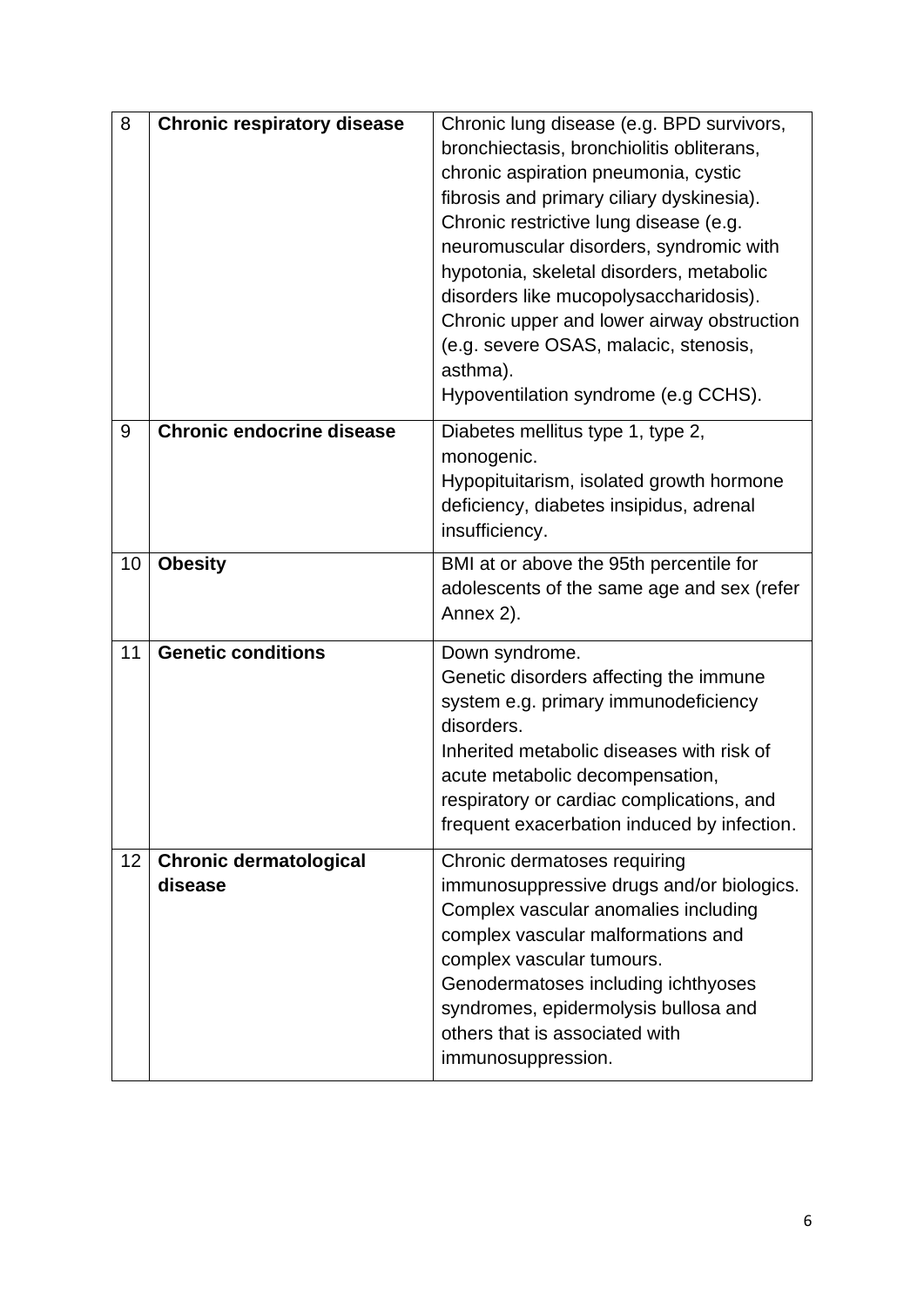| 13 | Children in long-stay nursing<br>and residential care settings | Many children in residential care settings<br>will be eligible for vaccination because they<br>fall into one of the risk groups above (for<br>example learning disabilities). Given the<br>likely high risk of exposure in these<br>settings, where a high proportion of the<br>population would be considered eligible,<br>vaccination of the whole resident population<br>is recommended. |
|----|----------------------------------------------------------------|---------------------------------------------------------------------------------------------------------------------------------------------------------------------------------------------------------------------------------------------------------------------------------------------------------------------------------------------------------------------------------------------|
|    | Other risk groups                                              |                                                                                                                                                                                                                                                                                                                                                                                             |
|    | Household contacts of people<br>with immunosuppression         | Those who expect to share living<br>accommodation on most days with<br>individuals who are immunosuppressed<br>(defined as above).                                                                                                                                                                                                                                                          |

Adapted from Public Health England. Immunisation against Infectious Disease (Green Book). Chapter 14a COVID-19 - SARS-CoV-2<sup>21</sup>

# <span id="page-7-0"></span>**5. COVID-19 VACCINES FOR CHILDREN (5 – 11 years)**

In Malaysia, Comirnaty® (Pfizer-BioNTech) COVID-19 vaccine is currently the only approved vaccine for children 5-11 years of age. It is expected that additional COVID-19 vaccine suitable for paediatric population may become available in the future.

Comirnaty is an mRNA vaccine that targets the spike proteins on the surface of the SARS-CoV-2. Efficacy, immunogenicity, and safety of the vaccine in adolescents and adults have been previously reported. <sup>22,23</sup> A recent phase II/III randomised clinical trial involving children 5 – 11 years old demonstrated excellent vaccine efficacy (90.7%) and non-inferior neutralising antibodies response in trial participants compared to individuals aged 16-25 years old. However, the clinical trial was conducted before the emergence of the Omicron variant. Vaccine efficacy against the Omicron is still unknown.

The vaccine was well tolerated with reactogenicity and adverse events profile comparable to individuals age 16-25 years. Pain at injection site, redness and swelling are common local reactions. Common systemic reactions include fatigue, headache, muscle pain, chills and fever. The adverse reactions were mostly mild to moderate, and short lived. No severe adverse events related to the vaccine or deaths were reported.<sup>24</sup>

Rare adverse events may not be detected in the clinical trial due to the limited number of the study population. However, real-world data are rapidly emerging confirming the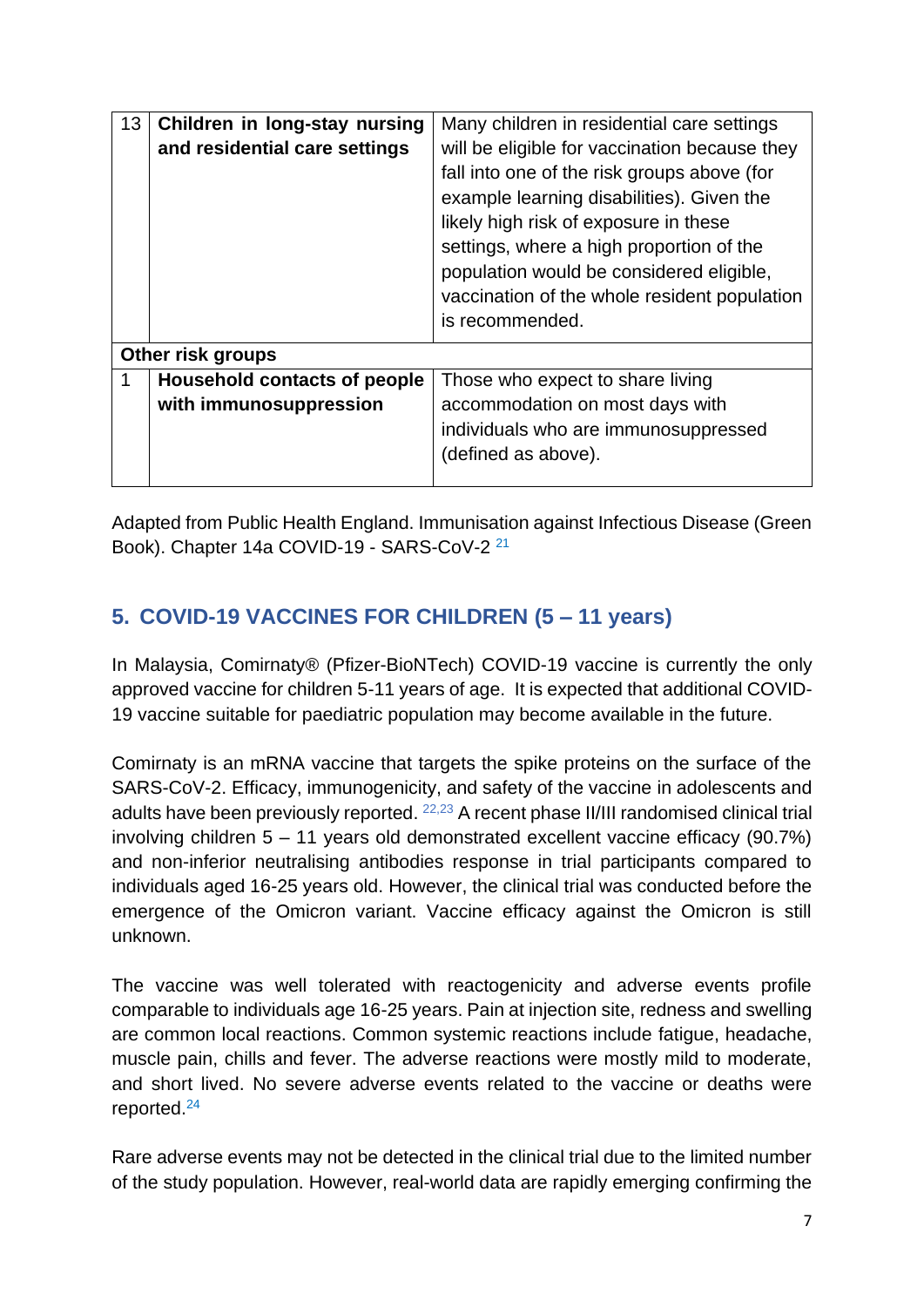low rate of rare severe adverse events following immunisation. As of 19 December 2021, a total of 8.7 million children 5-11 years have received COVID-19 vaccination in the United States.<sup>25</sup>

#### **Myocarditis and pericarditis following mRNA COVID-19 vaccination**

Cases of myocarditis and pericarditis after receipt of mRNA COVID-19 vaccines in individuals  $> 12$  years old have been reported in several countries.<sup>26,27</sup> However, the incidence is extremely low and risk is considered rare. Symptoms of myocarditis/pericarditis include shortness of breath, chest pain and palpitation. Cases have involved predominantly male adolescents and young adults below 30 years and have occurred more often after the second dose of the vaccine. Most cases appeared to be mild, responded well to medications and rest and showed prompt improvement of symptoms.  $28-30$  At this moment, the exact mechanism of myocarditis/pericarditis following COVID-19 vaccination is still uncertain.

The risk of myocarditis/pericarditis in children following immunization with the 10 mcg dose of the Pfizer-BioNTech vaccine is still unknown. Early adverse events surveillance data from United States suggest that the risk in children 5-11 years is substantially lower than that for adolescents 12-17 years old.<sup>25</sup>

# <span id="page-8-0"></span>**6. CONTRAINDICATIONS AND PRECAUTIONS**

#### <span id="page-8-1"></span>**6.1. Allergy and Severe Adverse Reactions**

Pfizer-BioNTech COVID-19 vaccine is contraindicated in individuals who have had severe allergic reactions after a previous dose of the vaccine or to any of the vaccine ingredients. The vaccine is also contraindicated in individuals who develop allergic reaction of any severity within 72 hours after a previous dose or any known allergy to any of the vaccine ingredient. Please refer to the relevant section (Contraindication to COVID-19 vaccination) in the Clinical Guidelines for COVID Vaccination in Malaysia for further details.<sup>31</sup>

#### <span id="page-8-2"></span>**6.2. Acute illness**

Vaccination of children with an acute illness should be deferred until the acute symptoms have resolved. Individuals with symptoms compatible with COVID-19 should be tested for SARS-CoV-2.<sup>31</sup>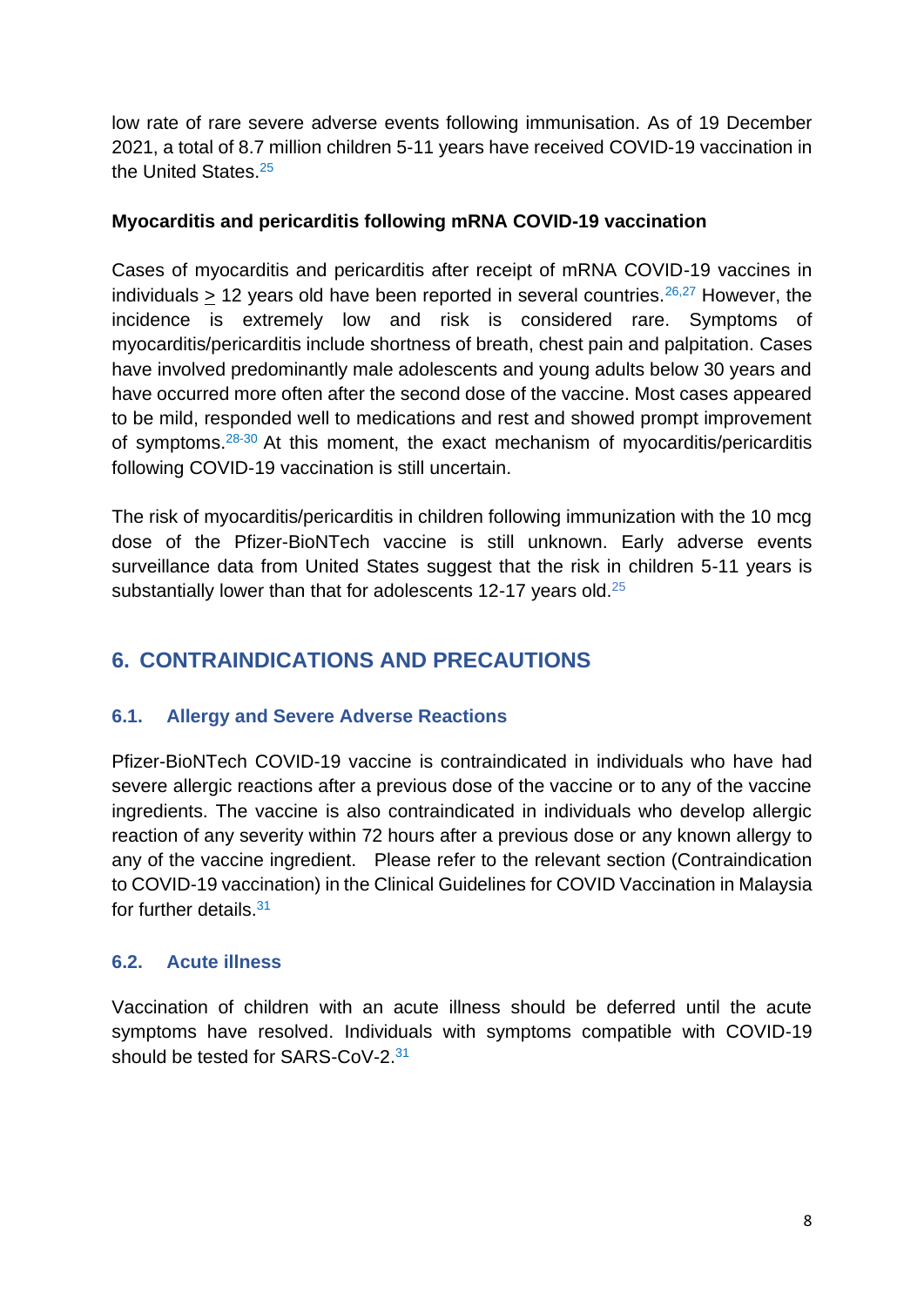#### <span id="page-9-0"></span>**6.3 Other vaccines**

COVID-19 vaccine should preferably not be given simultaneously with other vaccines to avoid confounding possible adverse events. Evidence regarding possible immune interference is also lacking currently. Defer the vaccination for at least 2 weeks, if possible. In circumstances where the vaccination could not be deferred (e.g. the risk of the child defaulting subsequent appointment for vaccination is high), coadministration of routine childhood vaccine and COVID-19 vaccine is allowed. If multiple vaccines are given at a single visit, give each injection in a different injection site.<sup>31-33</sup>This advice may change as data become available.

#### <span id="page-9-1"></span>**6.4 Medications**

Prophylactic oral analgesics or antipyretics, such as paracetamol or ibuprofen, should not be routinely used prior to or during vaccination as the medications may interfere with the immune response. However, they may be considered for the management of pain or fever after vaccination.<sup>32,33</sup>

#### <span id="page-9-2"></span>**6.5 Children with MIS-C**

Children with a prior history of MIS-C may receive COVID-19 vaccine. However, it should be deferred until clinical recovery has been achieved or until it has been more than 90 days since diagnosis, whichever is longer.  $32,33$ 

#### <span id="page-9-3"></span>**6.6 Children with SARS-CoV-2 infection**

Children with previous history of SARS-CoV-2 infection can receive COVID-19 vaccination. The vaccine can be given after the child has recovered from his/her illness and has met criteria to discontinue isolation.32,33

## <span id="page-9-4"></span>**7. PRE-VACCINATION ASSESSMENT**

Pre-vaccination assessment (PVA) is an assessment conducted preferably by the treating doctor to determine the suitability of individual to receive the vaccine, the timing of receiving the vaccine and the appropriate facility for he/she to receive the vaccine (i.e. hospitals, health clinics or other vaccination centres).

Not all children with co-morbidities will require PVA. In general, children that require PVA include:

1. Immunocompromised individuals (e.g children with diseases or on medications that suppress their immune system).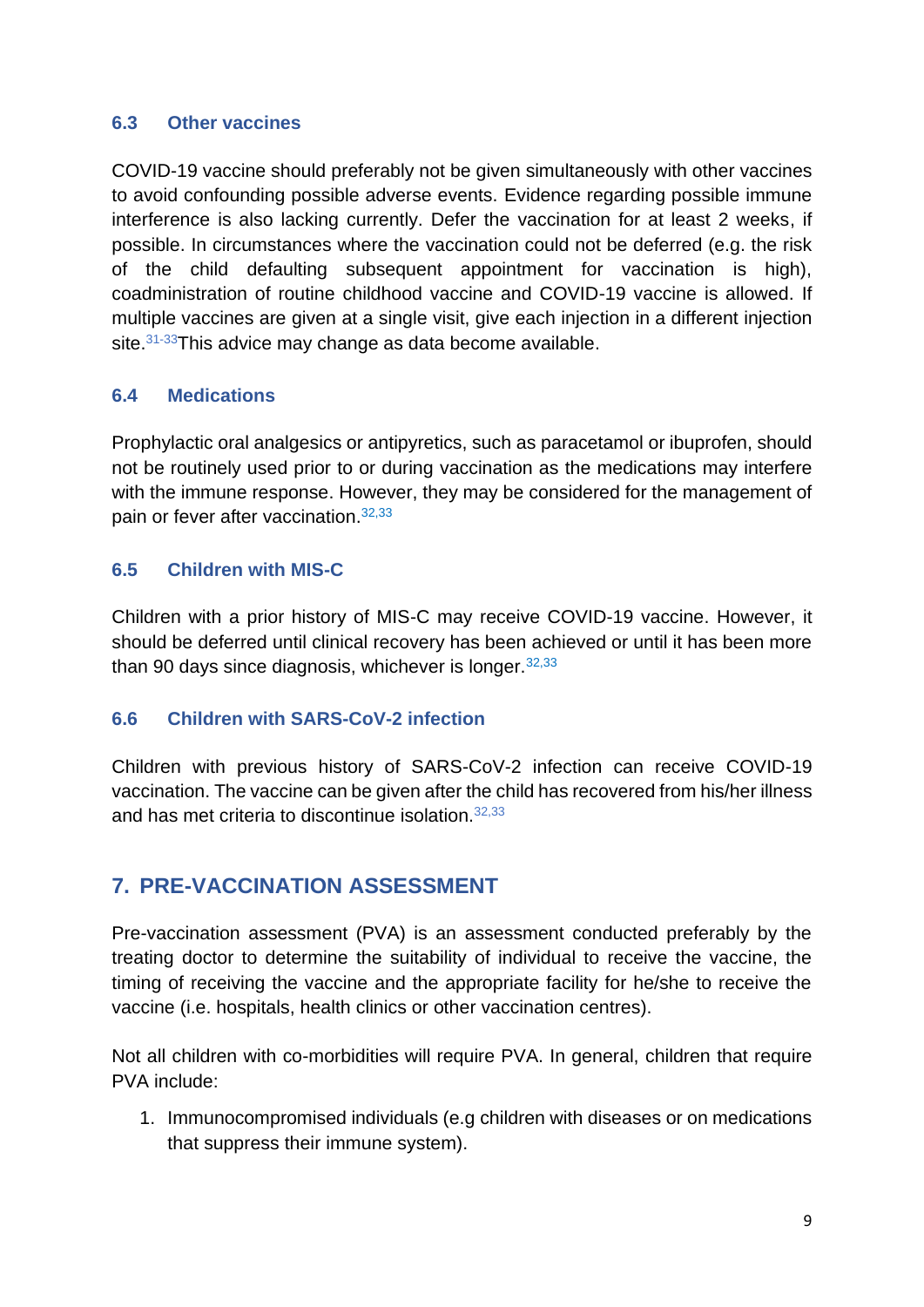- 2. Children with increased bleeding tendency (e.g. haemophilia, ITP, or on anticoagulants).
- 3. Children with history of severe allergy (e.g. anaphylaxis).

For further details, please refer to the section on Pre-vaccination Assessment in the national guidelines.<sup>31</sup>

## <span id="page-10-0"></span>**8. VACCINE FORMULATION AND ADMINISTRATION**

#### <span id="page-10-1"></span>**8.1 Formulation and Dose**

**Room Temperature** 

**After First Puncture** 

[8°C to 25°C (46°F to 77°F)]

[2°C to 25°C (35°F to 77°F)]

The paediatric formulation of Comirnaty® (Pfizer-BioNTech) COVID-19 vaccine **DIFFERS** from adolescents/adult formulation. It is supplied in a 10-dose vial (orange cap) and requires dilution with 1.3ml of normal saline. Each dose administered is 0.2ml containing 10mcg of mRNA vaccine. It is administered by IM injection into the deltoid muscle, or alternatively, the anterolateral thigh.

| <b>Description</b>                                                                            | <b>Dilute Before Use</b>             | <b>Do Not Dilute</b>            | <b>Dilute Before Use</b>                                               |
|-----------------------------------------------------------------------------------------------|--------------------------------------|---------------------------------|------------------------------------------------------------------------|
| <b>Age Group</b>                                                                              | 12 years and older <sup>1,2</sup>    | 12 years and older <sup>3</sup> | 5 through 11 years <sup>4</sup><br>("Age 5y to <12y" on<br>vial label) |
| <b>Vial Cap Color</b>                                                                         | Purple                               | Gray<br>П                       | Orange                                                                 |
| <b>Dose</b>                                                                                   | 30 mcg                               | 30 mcg                          | 10 <sub>mcg</sub>                                                      |
| Dose Volume                                                                                   | $0.3$ ml                             | $0.3$ ml                        | $0.2$ ml                                                               |
| <b>Amount of Diluent</b><br><b>Needed per Vial'</b>                                           | $1.8$ mL                             | <b>NO DILUTION</b>              | $1.3$ mL                                                               |
| <b>Doses per Vial</b>                                                                         | 6 doses per vial<br>(after dilution) | 6 doses per vial                | 10 doses per vial<br>(after dilution)                                  |
|                                                                                               |                                      | <b>Storage Conditions</b>       |                                                                        |
| Ultra-Low-Temperature (ULT) Freezer<br>[-90°C to -60°C (-130°F to -76°F)]                     | 9 monthst                            | 6 months <sup>#</sup>           | 6 months <sup>#</sup>                                                  |
| <b>Freezer</b><br>$[-25^{\circ}$ C to -15 $^{\circ}$ C (-13 $^{\circ}$ F to 5 $^{\circ}$ F)]  | 2 weeks                              | <b>DO NOT STORE</b>             | <b>DO NOT STORE</b>                                                    |
| <b>Refrigerator</b><br>$[2^{\circ}$ C to 8 $^{\circ}$ C (35 $^{\circ}$ F to 46 $^{\circ}$ F)] | 1 month                              | 10 weeks                        | 10 weeks                                                               |

#### <span id="page-10-2"></span>**Table 2 Formulation of Comirnaty ® Pfizer-BioNTech COVID-19 Vaccine**

Image Credit: Pfizer-BioNTech, Vaccine Formulation Presentation Guide

2 hours prior to dilution

(including any thaw time)

Discard after 6 hours

12 hours prior

to dilution

(including any thaw time)

Discard after 12 hours

12 hours prior to

first puncture

Discard after 12 hours

(including any thaw time)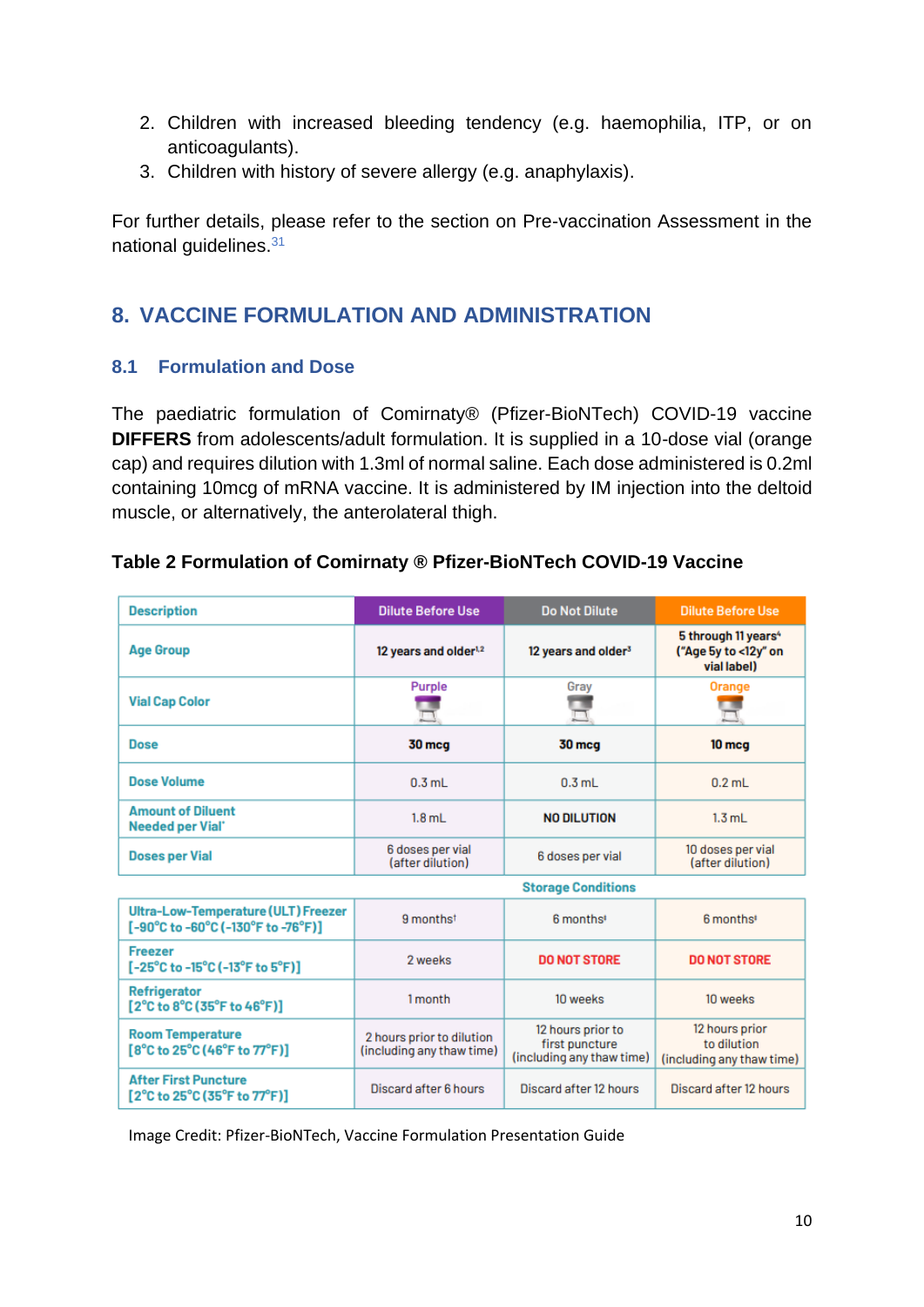#### <span id="page-11-0"></span>**8.2 Dosing Schedule**

The manufacturer's recommended dosing schedule is 2 doses, 3 weeks apart. However, **the Committee recommends the vaccine to be given 2 doses, 8 weeks apart**.

The longer interval of 8 weeks between the 2 doses is recommended based on emerging data in adults suggesting a stronger immune response, higher vaccine effectiveness and potentially longer duration of protection in those receiving longer interval of the primary series. $34-35$  Data in adults also suggests that a longer interval may be associated with reduced risk of myocarditis/pericarditis following a second dose of the vaccine.<sup>36</sup> Extended dosing intervals have not yet been directly studied in children.

#### <span id="page-11-1"></span>**8.3 Other considerations**

Children should receive the age-appropriate vaccine formulation and dose regardless of their size or body weight.

The dosage recommendation is according to birth date. Children who turn 12 after their first dose may be given adolescent/adult Comirnaty® (Pfizer-BioNTech) vaccine formulation and dose (30mcg) to complete their primary vaccine course. If the second dose of 10mcg is inadvertently given, the dose should still be considered valid and the series complete.<sup>32-33</sup>

## <span id="page-11-2"></span>**9. CONSENT**

Information regarding the vaccine's efficacy, safety and possible adverse reactions should be clearly explained to the children and to their parents/ caregivers prior to the vaccination. Parents or caregivers will be required to sign the informed consent form on behalf of the children.

## <span id="page-11-3"></span>**10. MONITORING OF ADVERSE EVENTS FOLLOWING IMMUNISATION (AEFI)**

Surveillance data on AEFI are essential and an integral part of any immunisation program especially when new vaccines are introduced. Most COVID-19 vaccines are currently approved for use under conditional registration following rigorous controlled trials that have demonstrated excellent efficacy and safety profiles in the short term. Many of these studies are still ongoing to monitor the long-term efficacy and safety of the vaccines on recipients. All health care providers should be alert and report any AEFI to National Pharmaceutical Regulatory Agency (NPRA). Monitoring and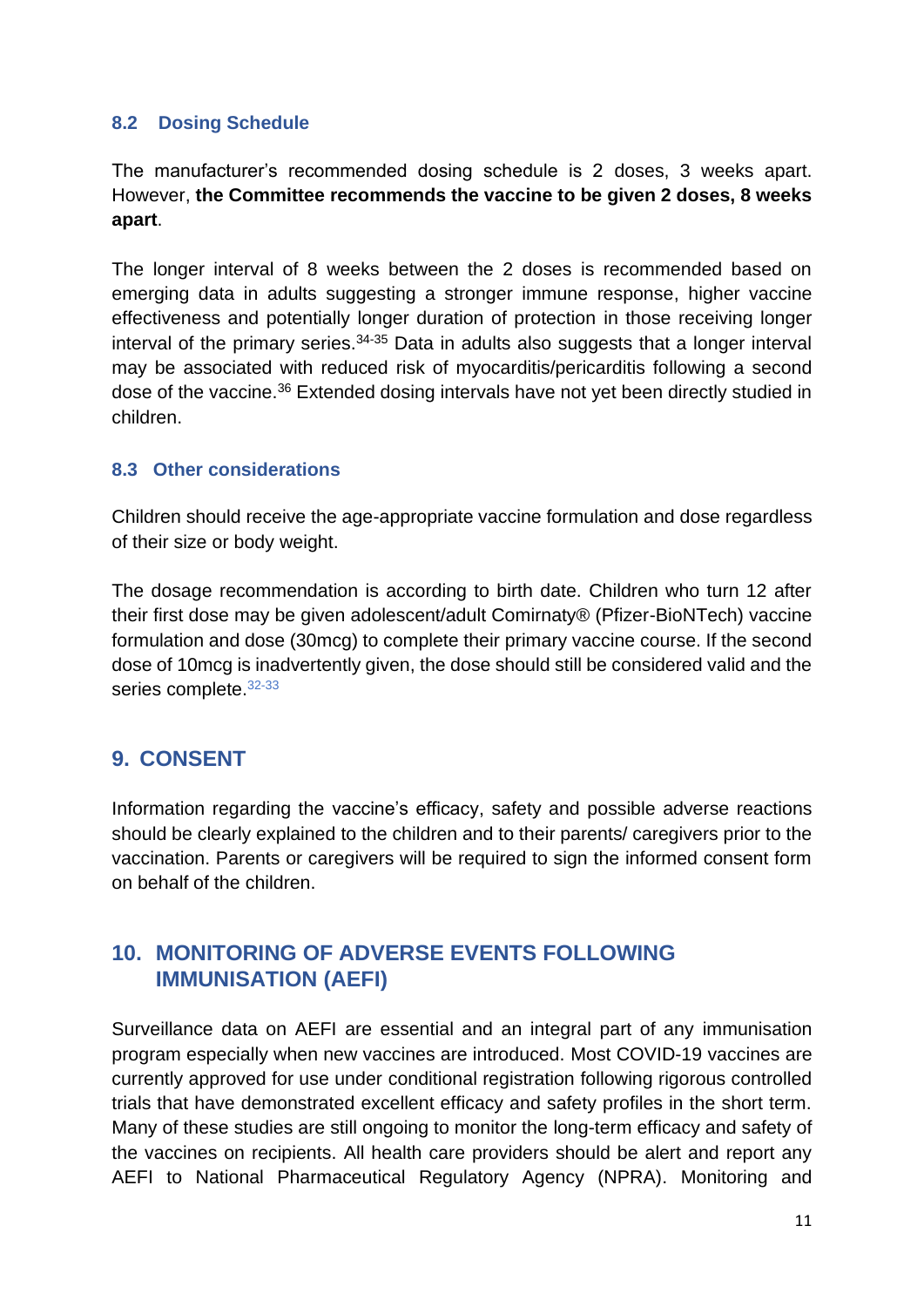reporting of adverse events including myocarditis/pericarditis should follow the standard procedure as outlined in the main section of the national quidelines. $31$ Algorithm on diagnosis and management of children with myocarditis/pericarditis following COVID-19 vaccination are shown in Annex 3.

## <span id="page-12-0"></span>**11. REFERENCES**

- 1. Wu Z, McGoogan JM. Characteristics of and Important Lessons From the Coronavirus Disease 2019 (COVID-19) Outbreak in China: Summary of a Report of 72 314 Cases From the Chinese Center for Disease Control and Prevention. JAMA. 2020;323(13):1239.
- 2. Docherty AB, Harrison EM, Green CA, Hardwick HE, Pius R, Norman L, et al. Features of 20 133 UK patients in hospital with covid-19 using the ISARIC WHO Clinical Characterisation Protocol: prospective observational cohort study. BMJ. 2020;369:m1985. Epub 2020 May 22.
- 3. Dong Y, Mo X, Hu Y, Qi X, et al. Epidemiology of COVID-19 Among Children in China. Pediatrics. 2020;145(6) Epub 2020 Mar 16.
- 4. Viner RM, Mytton OT, Bonell C, et al. Susceptibility to SARS-CoV-2 Infection Among Children and Adolescents Compared With Adults: A Systematic Review and Meta-analysis. JAMA Pediatr. 2021;175(2):143.
- 5. KKM. [http://www.covidnow.moh.gov.my.](http://www.covidnow.moh.gov.my/) Accessed on 14 January 2022.
- 6. Riphagen S, Gomez X, Gonzalez-Martinez C, et al. Hyperinflammatory shock in children during COVID-19 pandemic. Lancet. 2020;395(10237):1607. Epub 2020 May 7.
- 7. Feldstein LR, Rose EB, Horwitz SM, et al. Multisystem Inflammatory Syndrome in U.S. Children and Adolescents. N Engl J Med. 2020;383(4):334. Epub 2020 Jun 29.
- 8. Payne AB, Gilani Za, Godfred-Cato S, et al. Incidence of Multisystem Inflammatory Syndrome in Children among US persons infected with SARS-CoV-2. JAMA Netw Open. 2021;4(6):e2116420.
- 9. Duarte-Salles T, Vizcaya D, Pistillo A, et al. Thirty-Day Outcomes of Children and Adolescents With COVID-19: An International Experience. Pediatrics. 2021 Sep;148(3):e2020042929.
- 10.Molteni E, Sudre CH, Canas LS, et al. Illness duration and symptom profile in symptomatic UK school-aged children tested for SARS-CoV-2. Lancet Child Adolesc Health. 2021;0(0). doi:10.1016/S2352-4642(21)00198-X.
- 11.Williams N, Radia T, Harman K, et al. COVID-19 Severe acute respiratory syndrome coronavirus 2 (SARS-CoV-2) infection in children and adolescents: a systematic review of critically unwell children and the association with underlying comorbidities. Eur J Pediatr. 2021;180(3):689. Epub 2020 Sep 10.
- 12.Graff K, Smith C, Silviera L, et al. Risk Factors for Severe COVID-19 in Children. Pediatr Infect Dis J 2021;40:e137–e145.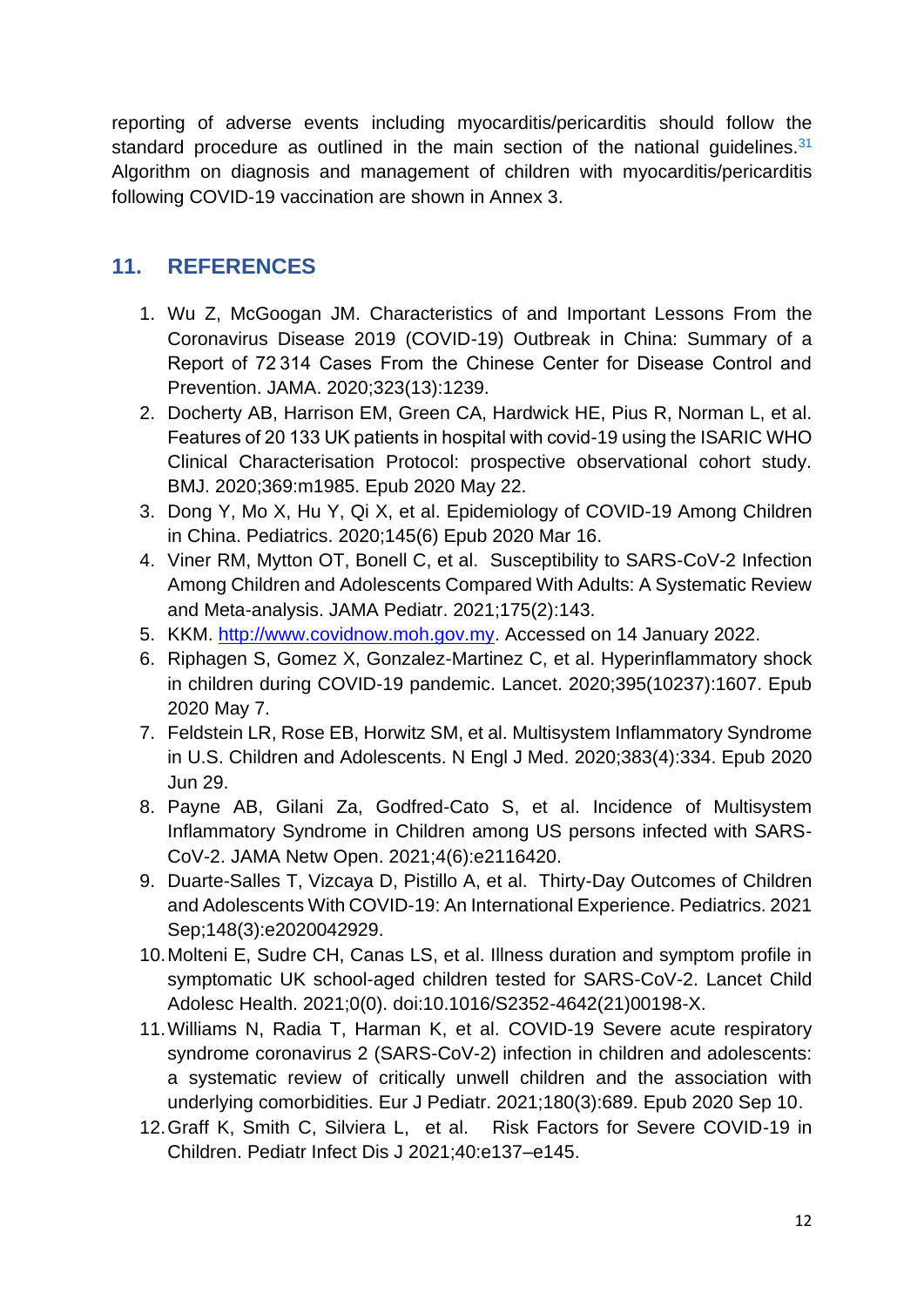- 13.Tsabouri S, Makis A, Kosmeri C, Siomou E. Risk Factors for Severity in Children with Coronavirus Disease 2019: A Comprehensive Literature Review. Pediatr Clin N Am 68 (2021) 321–338.
- 14.Shekerdemian LS, Mahmood NR, Wolfe KK, et al. Characteristics and outcomes of children with coronavirus disease 2019 (COVID-19) infection admitted to US and Canadian pediatric intensive care units. JAMA Pediatr. 2020;174:868–873.
- 15.Götzinger F, Santiago-García B, Noguera-Julián A, Lanaspa M, Lancella L, Calò Carducci FI, et al. COVID-19 in children and adolescents in Europe: a multinational, multicentre cohort study. Lancet Child Adolesc Health. 2020 Sep;4(9):653-661.
- 16.Leon-Abarca JA. Obesity and immunodeficiencies are the main pre-existing conditions associated with mild to moderate COVID-19 in children. Pediatr Obes. 2020 Dec;15(12):e12713.
- 17.Tripathi S, Christison AL, Levy E, et al. The Impact of Obesity on Disease Severity and Outcomes Among Hospitalized Children With COVID-19. Hosp Pediatr. 2021 Nov;11(11):e297-e316.
- 18.Tsankov BK, Allaire J, Irvine MA, et al. Severe COVID-19 Infection and Pediatric Comorbidities: A Systematic Review and Meta-Analysis. Int J Infect Dis. 2021 Feb; 103: 246–256.
- 19.Kompaniyets L, Agathis NT, Nelson JM, et al. Underlying Medical Conditions Associated With Severe COVID-19 Illness Among Children. JAMA Netw Open. 2021;4(6):e2111182. doi:10.1001/jamanetworkopen.2021.11182.
- 20.Shi Q, Wang Z, Liu J, et al. Risk factors for poor prognosis in children and adolescents with COVID-19: A systematic review and meta-analysis. EClin Med. 2021;41. doi:10.1016/j.eclinm.2021.101155.
- 21.Public Health England. Immunisation against Infectious Disease. Green Book. Chapter 14A COVID-19 - SARS-CoV-2. 11 January 2022.
- 22.Polack FP, Thomas SJ, Kitchin N, et al. Safety and Efficacy of the BNT162b2 mRNA Covid-19 Vaccine. N Engl J Med 2020;383(27):2603-2615.
- 23.Frenck RW Jr, Klein NP, Kitchin N, et al. Safety, Immunogenicity, and Efficacy of the BNT162b2 Covid-19 Vaccine in Adolescents. N Engl J Med. 2021 May 27:NEJMoa2107456.
- 24.Walter EB, Talaat KR, Sabharwal C, et al. Evaluation of the BNT 162b2 Covid-19 vaccine in children 5 to 11 years of age. N Engl J Med 2022; 386:35-46. DOI: 10.1056/NEJMoa2116298
- 25.Su JR. COVID-19 vaccine safety updates: Primary series in children and adolescents ages 5–11 and 12–15 years, and booster doses in adolescents ages 16–24 years. Presentation at Advisory Committee on Immunization Practices Meeting. January 5, 2022.
- 26.Abu Mouch S, Roguin A, Hellou E, et al. Myocarditis following COVID-19 mRNA vaccination. Vaccine 2021;39:3790-3.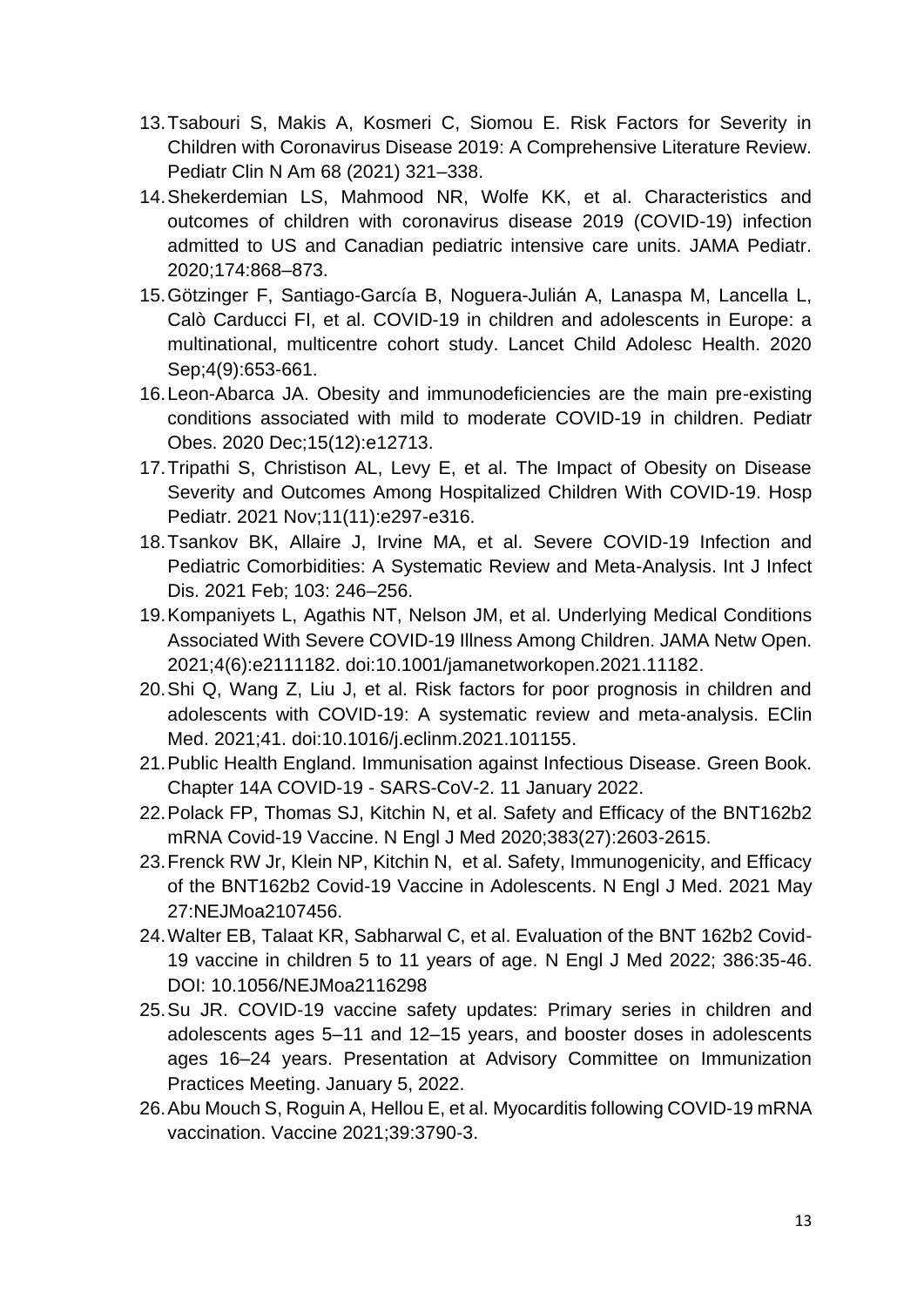27.Marshall M, Ferguson ID, Lewis P, et al. Symptomatic acute myocarditis in seven adolescents following Pfizer-BioNTech COVID- 19 vaccination. Pediatrics. 2021 1; doi:

10.1542/peds.2021-052478.

28.CDC. Clinical Considerations: Myocarditis and Pericarditis after Receipt of mRNA COVID-19 Vaccines Among Adolescents and Young Adults. [https://www.cdc.gov/vaccines/covid-19/clinical-](https://www.cdc.gov/vaccines/covid-19/clinical-considerations/myocarditis.html)

[considerations/myocarditis.html.](https://www.cdc.gov/vaccines/covid-19/clinical-considerations/myocarditis.html) Accessed on 12 January 2022.

- 29.Mevorach D, Anis E, Cedar N, et al. Myocarditis after BNT162b2 mRNA vaccine against Covid-19 in Israel. N Engl J Med 2021;385:2140-9.
- 30.Patone M, Mei XW, Handunnetthi L, et al. Risks of myocarditis, pericarditis, and cardiac arrhythmias associated with COVID-19 vaccination or SARS-CoV-2 infection. Nat Med 2021;doi 10.1038/s41591-021-01630-0.
- 31. Clinical Guidelines on COVID-19 Vaccination in Malaysia. 4<sup>th</sup> Edition, Oct 2021. Ministry of Health, Malaysia.
- 32.NACI. National Advisory Committee on Immunization (NACI) statement: Recommendation on the use of the Pfzer-BioNTech COVID-19 vaccine (10 mcg) in children 5 to 11 years of age. 19 November 2021.
- 33.ATAGI. ATAGI recommendations on the use of the paediatric Pfizer COVID-19 vaccine in children aged 5 to 11 years in Australia. 8 December 2021.
- 34.Tauzin A, Gong S, Beaudoin-Bussieres G, et al. Strong humoral immune responses against SARS-CoV-2 spike after BNT162b2 mRNA vaccination with a sixteen-week interval between doses. medRxiv 2021;09.17.21263532.
- 35.Payne R, Longet s, Austin J, et al. Immunogenicity of standard and extended dosing intervals of BNT162b2 mRNA vaccine. Cell 2021;184:5699-714.e11.
- 36.Buchan SA, Chi YS, Johnson C, et al. Epidemiology of myocarditis and pericarditis following mRNA vaccines in Ontario, Canada: by vaccine product, schedule and interval. medRxiv 2021. Doi: 10.1101/2021.12.02.21267156.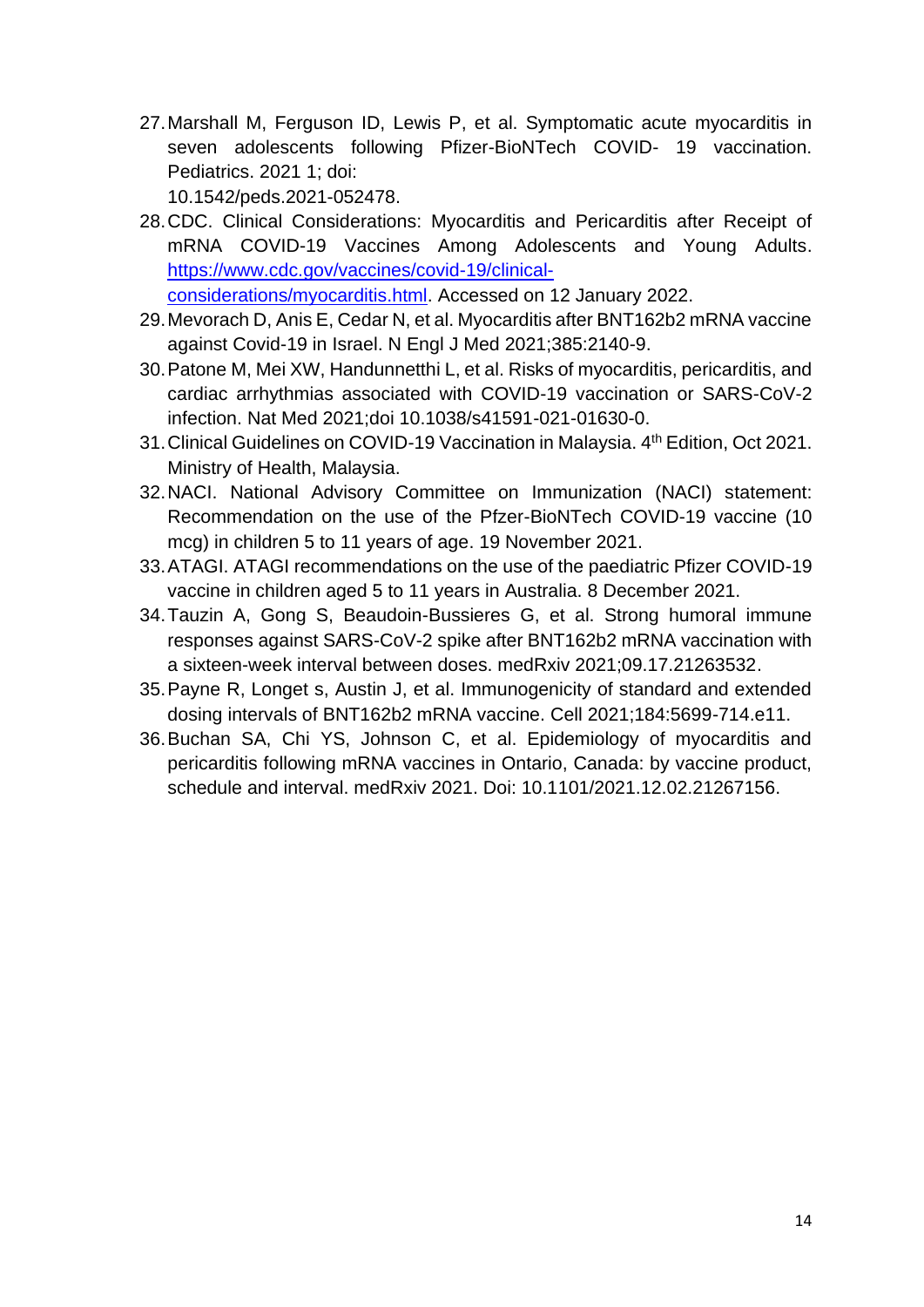#### <span id="page-15-0"></span>**Annex 1 Paediatric Haemato-Oncology Priority Groups for COVID-19 Vaccination**

1) HSCT – patients who are planned for HSCT eg: Thalassaemia /cancer patients. It is best to give the vaccine prior to the procedure (at least 2 weeks before).

Post HSCT – recommended to give the vaccine at least 3 months post procedure OR between 3-6 months post procedure for area with high infectivity rate and > 6 months for area with low infectivity rate.

Post HSCT with GVHD – patients in stage III-IV, it is recommended to defer giving the vaccine until the GVHD illness has been well controlled. The mild form of GVHD stage I-II can receive the vaccine.

2) Cancer patients on active chemotherapy

International recommendation – delay the vaccination until absolute neutrophil count (ANC) recovers. In patients with limited marrow recovery, it is recommended to give the vaccine at any time once vaccine is available to them. Therefore, this is at the discretion of the resident haemato-oncologist with regards to the timing of the vaccination

Cancer patients who are towards completion or who have just completed treatment, it is probably best to give the vaccine at 3 months after the last chemotherapy.

Cancer patients who are on maintenance phase (less intensive chemotherapy) eg: Acute Lymphoblastic Leukemia (ALL) patients, the vaccine can be considered to be given during this period.

- 3) Chronic Myeloid Leukemia (CML) on tyroxine kinase inhibitors can receive the vaccine at any time.
- 4) Patients with autoimmune disease eg : AIHA, ALPS on immunosuppressive therapy such as steroid, MMF or Sirolimus, can receive the vaccine at any time.
- 5) Patients with autoimmune disease who received monoclonal antibody eg: rituximab, the vaccine should be deferred for 6 months.
- 6) Patients with Severe Aplastic Anaemia (SAA) who received Anti-Thymocyte Globulin (ATG), vaccination should be deferred for 6 months.
- 7) The committee also recommend vaccination of the carers who are eligible for the vaccines for optimum protection.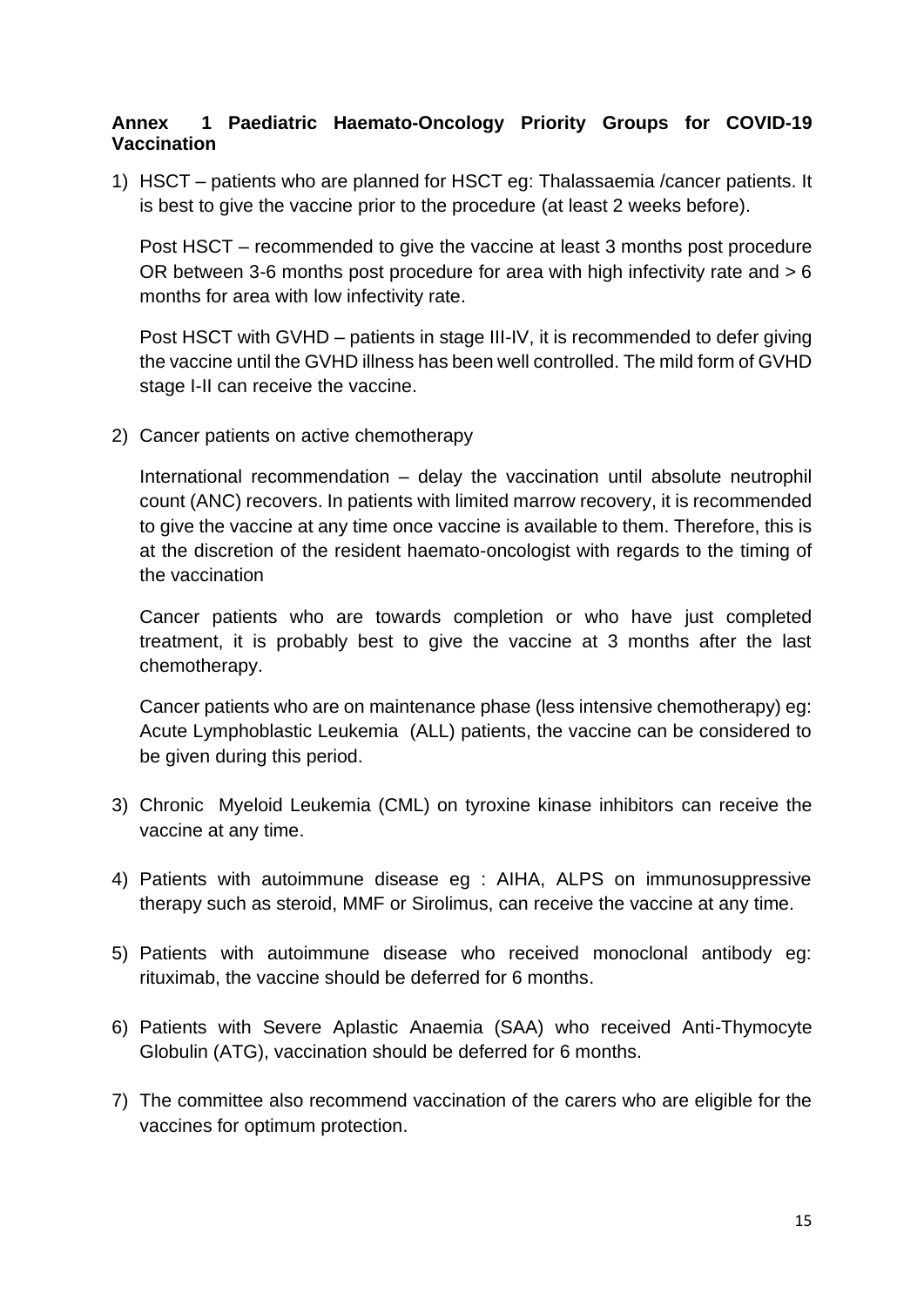#### <span id="page-16-0"></span>**Annex 2 Body Mass Index Chart for Boys and Girls 2 to 20 Years**



#### **Body Mass Index Chart for Boys 2 to 20 Years**

Published May 30, 2000 (modified 10/16/00).

SOURCE: Developed by the National Center for Health Statistics in collaboration with<br>the National Center for Chronic Disease Prevention and Health Promotion (2000).

http://www.cdc.gov/growthcharts

SAFER · HEALTHIER · PEOPLE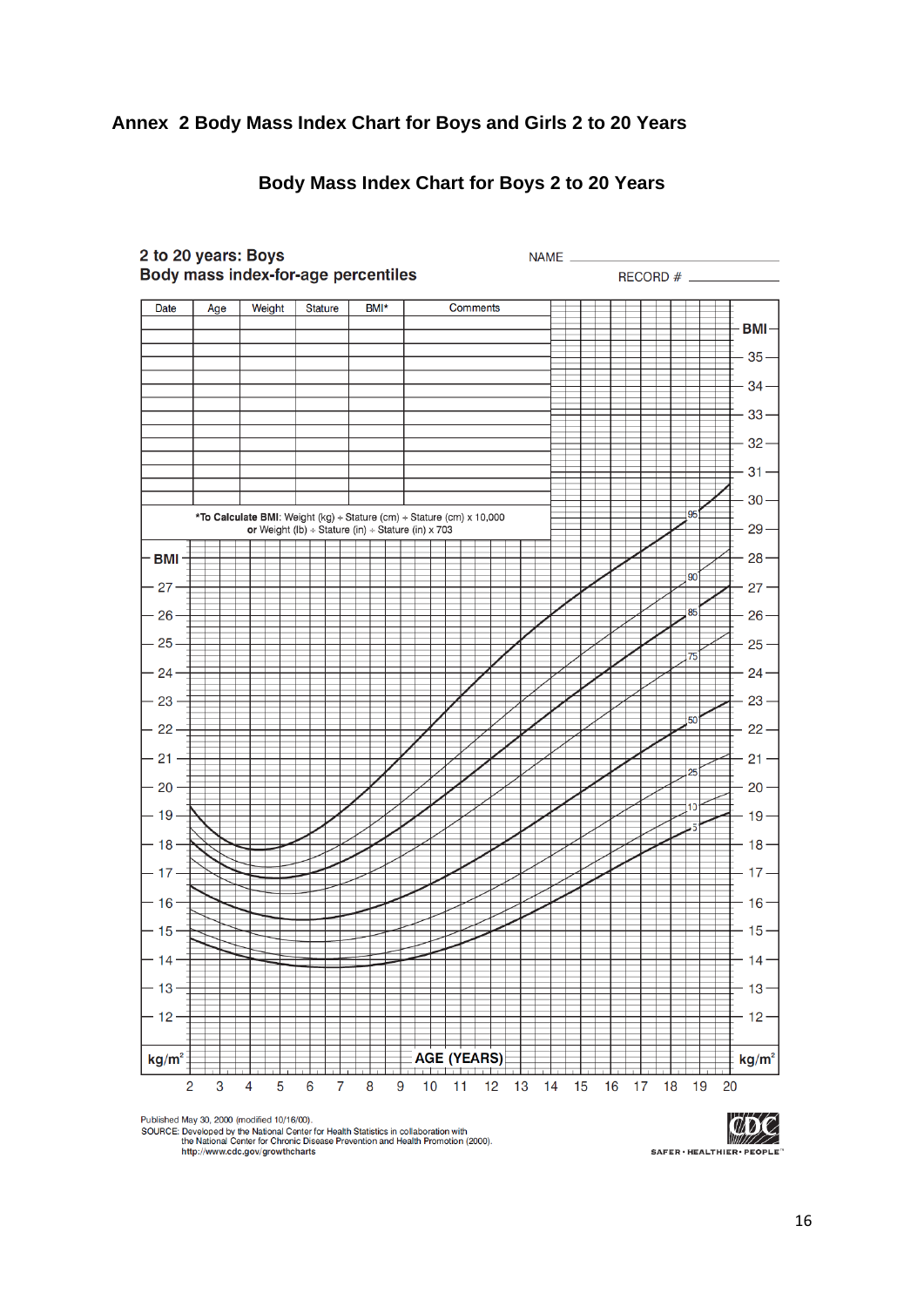#### **Body Mass Index Chart for Girls 2 to 20 Years**



**SOURCE**: Developed by the National Center for Health Statistics in collaboration with the National Center for Chronic Disease Prevention and Health Promotion (2000). <http://www.cdc.gov/growthcharts>